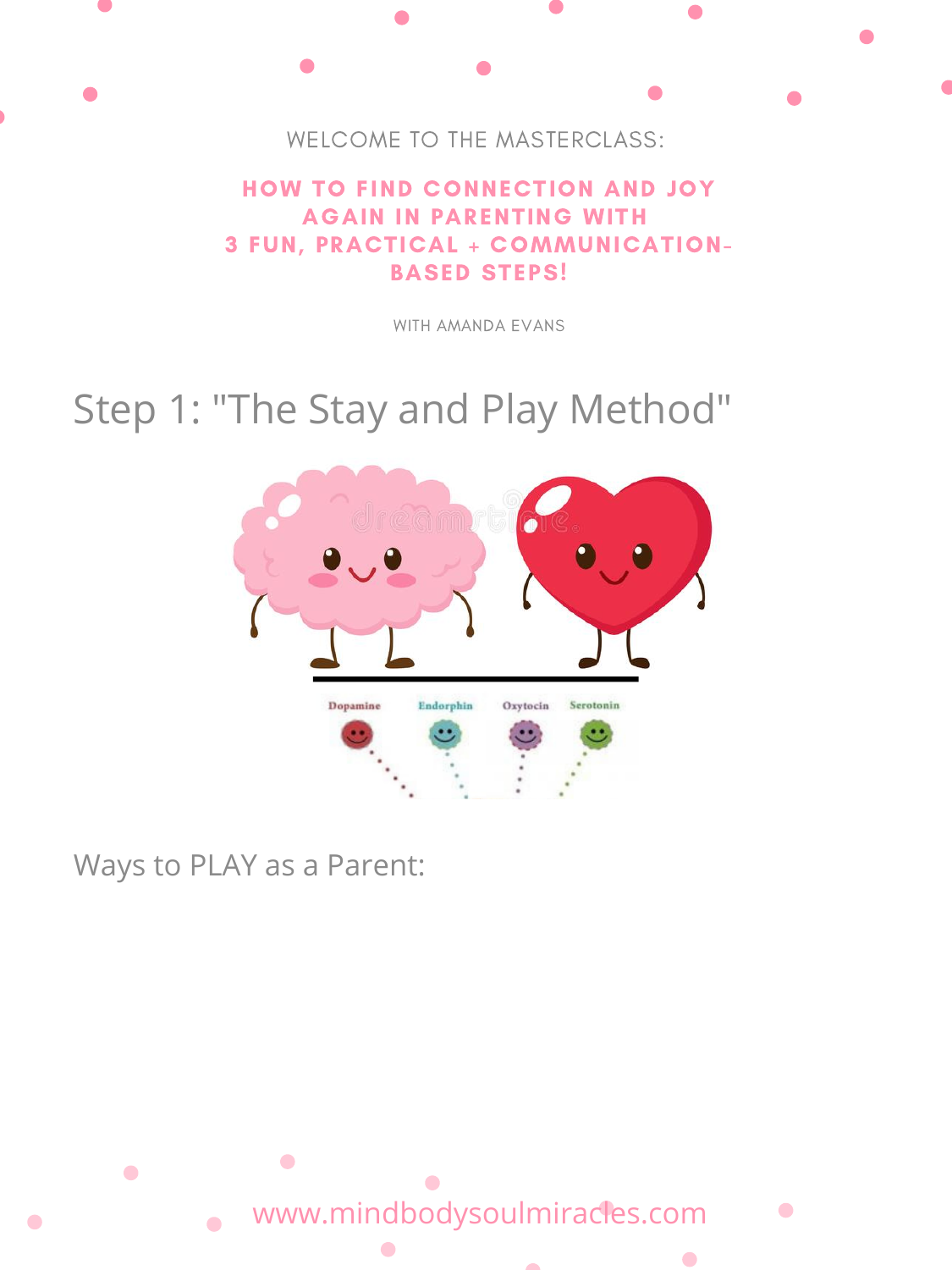

How to support your child through PLAY:

How to bring PLAY into your relationships (with your partner or your peers).

Eg. "The What makes me HAPPY game"

# 2) CONNECTION: Connect the way your child does best! (PLAY once again!)

My favourite definition of connection is the energy that allows someone to feel "seen, heard and understood" . But what does CONNECTION mean for you?

**Connection:**

 $\bullet$ 

 $\bullet$ 

www.mindbodysoulmiracles.com

 $\bullet$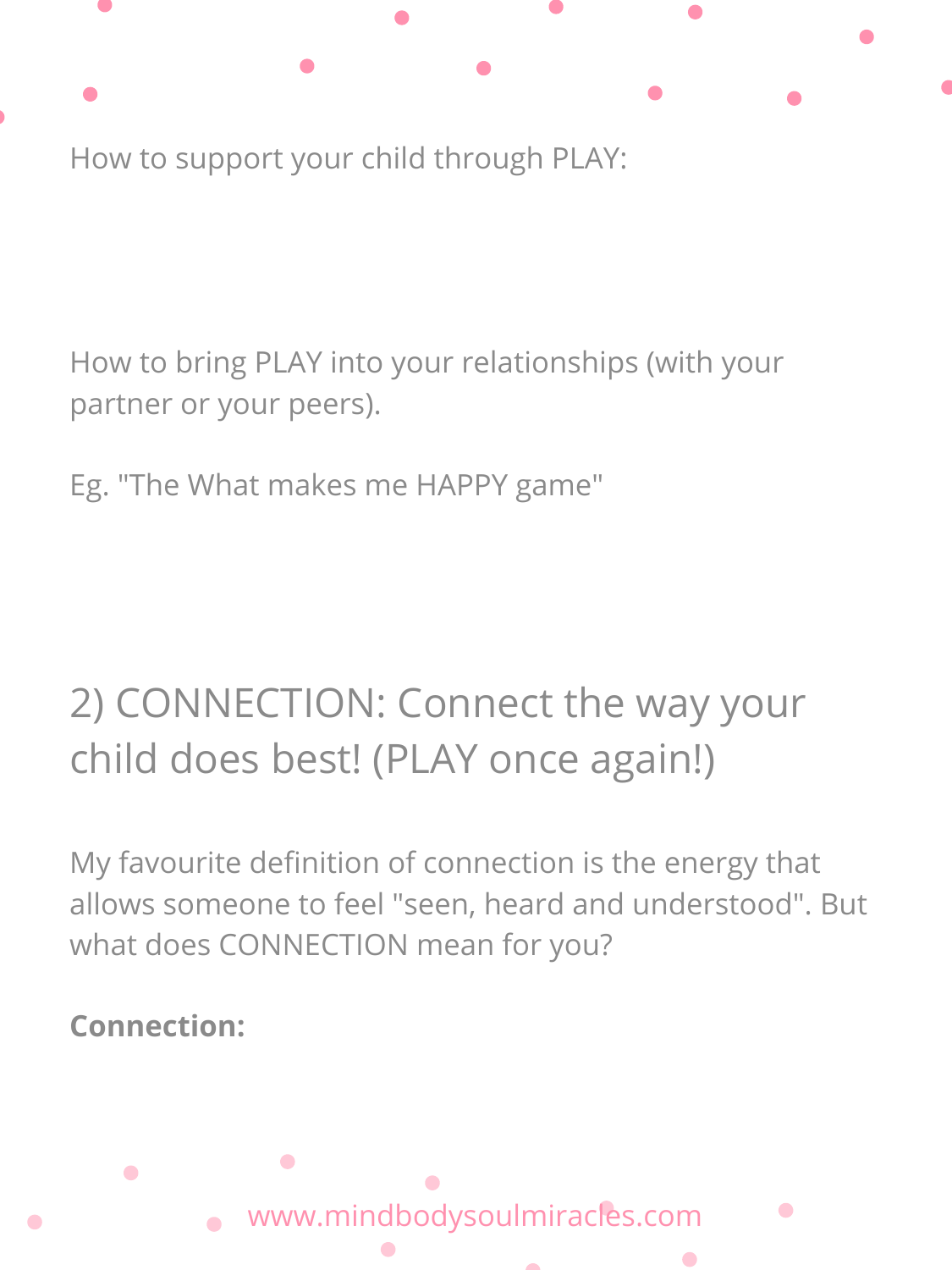-How does your child like to connect best? What motivates them most? What toys or games do they love to play?

# 3) Make Communicating WANTS + NEEDS a game! Create a safe space to listen to one

# another through family game time!

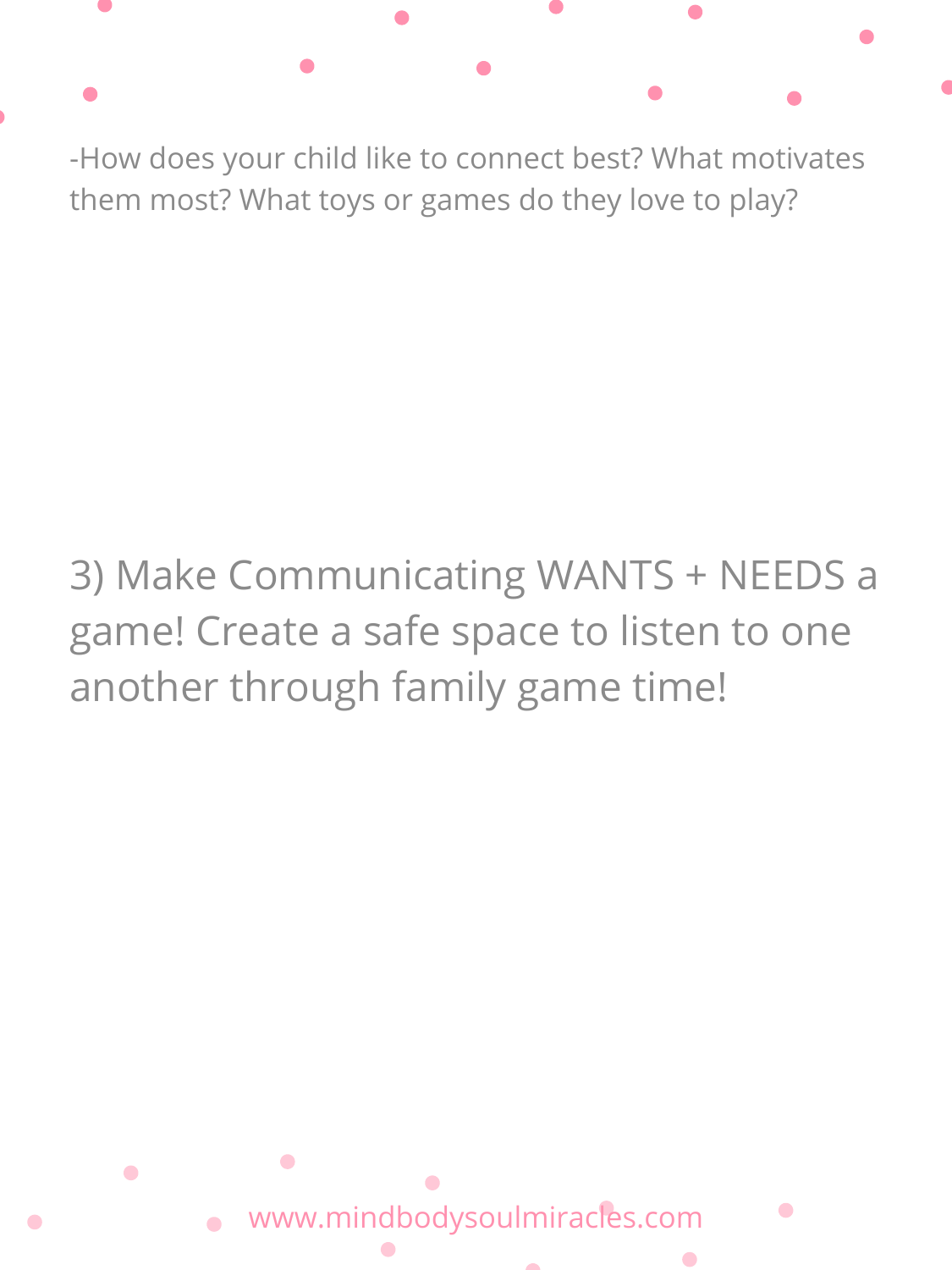## WANTS, NEEDS + MORE! COMMUNICATING Let' s PLAY!

Want: <sup>a</sup> hug! To <sup>p</sup>lay <sup>a</sup> game, be heard!

N ry e , e <sup>ed:</sup> food, a good<br>someone te l omeone to love me.

Desire: Go on <sup>a</sup> holiday, SWIM! Read.

Play as a family! First, create your dice or "colour cube" and roll to see what colour you get! One person at a time. Your goal is to share and everyone to listen while being the first to get all five colours!). When it's your turn, roll the colour cube and go to the colour. Whatever you land on, share about that thing: eg. a need you have, a want you have, a happy memory you have or a feeling you have felt before. Play until you all feel complete :)

 $\blacklozenge$ 

 $\boldsymbol{\lambda}$ 

3

**A** 

 $\zeta$ 

Dream **Desire** 

Needs

**Wants** 

**Memory** 

**www.mindbodysoulmiracles.com**